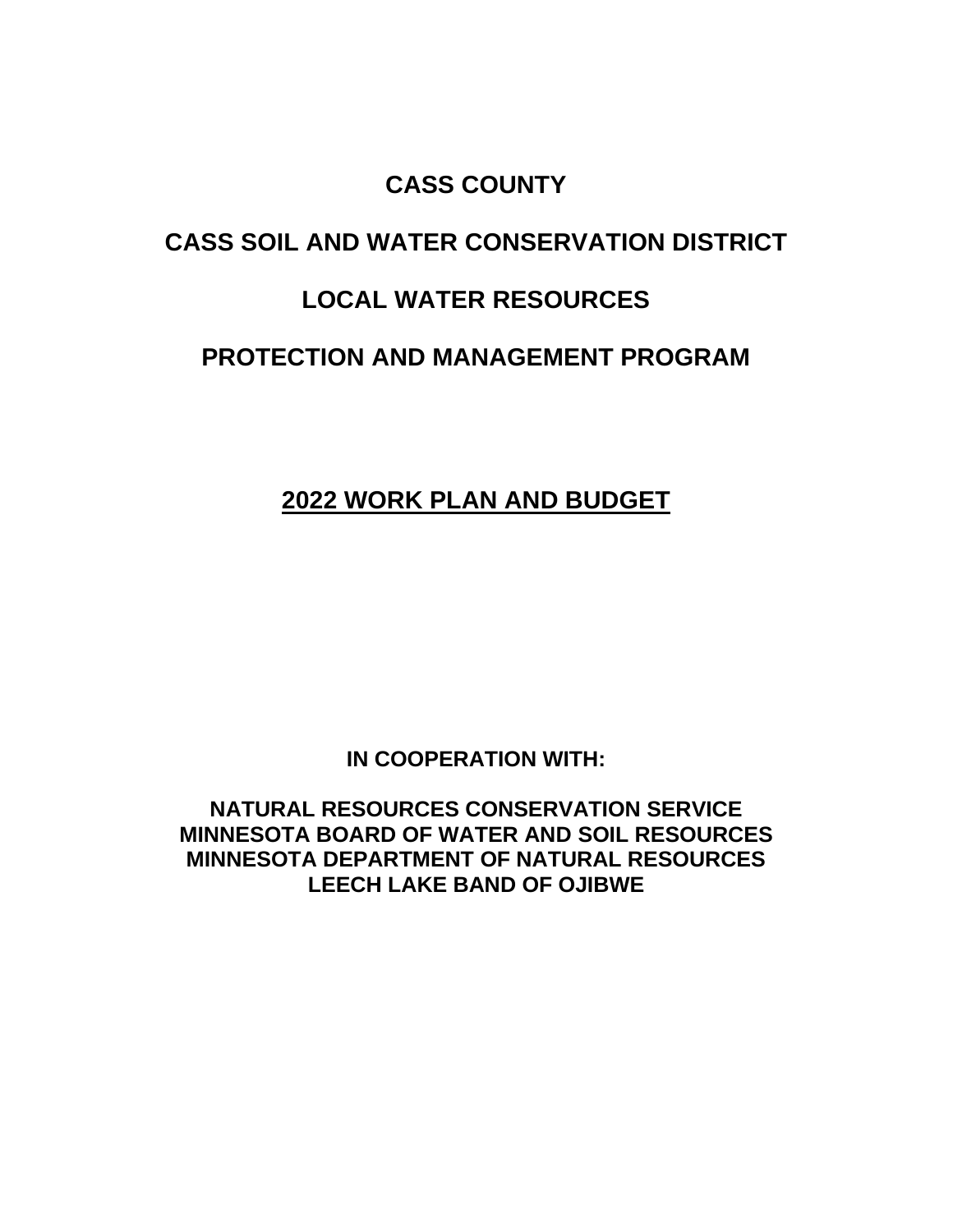### **CASS SWCD MISSION STATEMENT**

**It is the mission** of the Cass Soil and Water Conservation District to provide leadership and technical assistance to landowners and cooperating agencies in the wise use, conservation, and management of Cass County's natural resources.

### **DISTRICT SUPERVISORS AND STAFF**

District Board:

Dave Peterson, Chairperson Ken LaPorte, Secretary Jim Ballenthin, Vice Chairperson TBD, Member Tom Kuschel, Treasurer

District Staff:

John Ringle, District Manager Brenda Davis, District Clerk Kelly Condiff, Natural Resource Professional and Shoreline Specialist Dana Gutzmann, AIS Program Manger

\*--Cass SWCD has a Shared Service Agreement with the Cass County Environmental Services Department for employee services, and administrative and logistical support.

### **SUMMARY**

Cass County's Comprehensive Plans and Comprehensive Watershed Management and protecting plans serve as the workplans for the Cass SWCD. These plans list education & information, monitoring & data collection, inventory & mapping, land & water treatment, and regulation & ordinance activities that were updated in 2021. A copy of the Cass County Comprehensive Local Water Plan, Leech Lake River Comprehensive Watershed Management Plan, and the Pine River Comprehensive Watershed Management Plan are available on our website at: <http://www.co.cass.mn.us/index.php>

### **COST-SHARE FUNDS ALLOCATED**

### **HIGH PRIORITY EROSION AND STORMWATER PROBLEMS**

| <b>Shoreline Erosion</b><br><b>Residential Development Stormwater Control</b><br>Stormwater mapping<br><b>Culvert Inventory</b> | \$32,312.53<br>\$116,420<br>\$19,992.43<br>\$7,165.19 |
|---------------------------------------------------------------------------------------------------------------------------------|-------------------------------------------------------|
| <b>Private Forest Management Plans</b>                                                                                          | \$20,000                                              |
| <b>Agricultural BMP's</b>                                                                                                       | \$13,358.92                                           |
| ΤΟΤΑΙ                                                                                                                           | \$209,247                                             |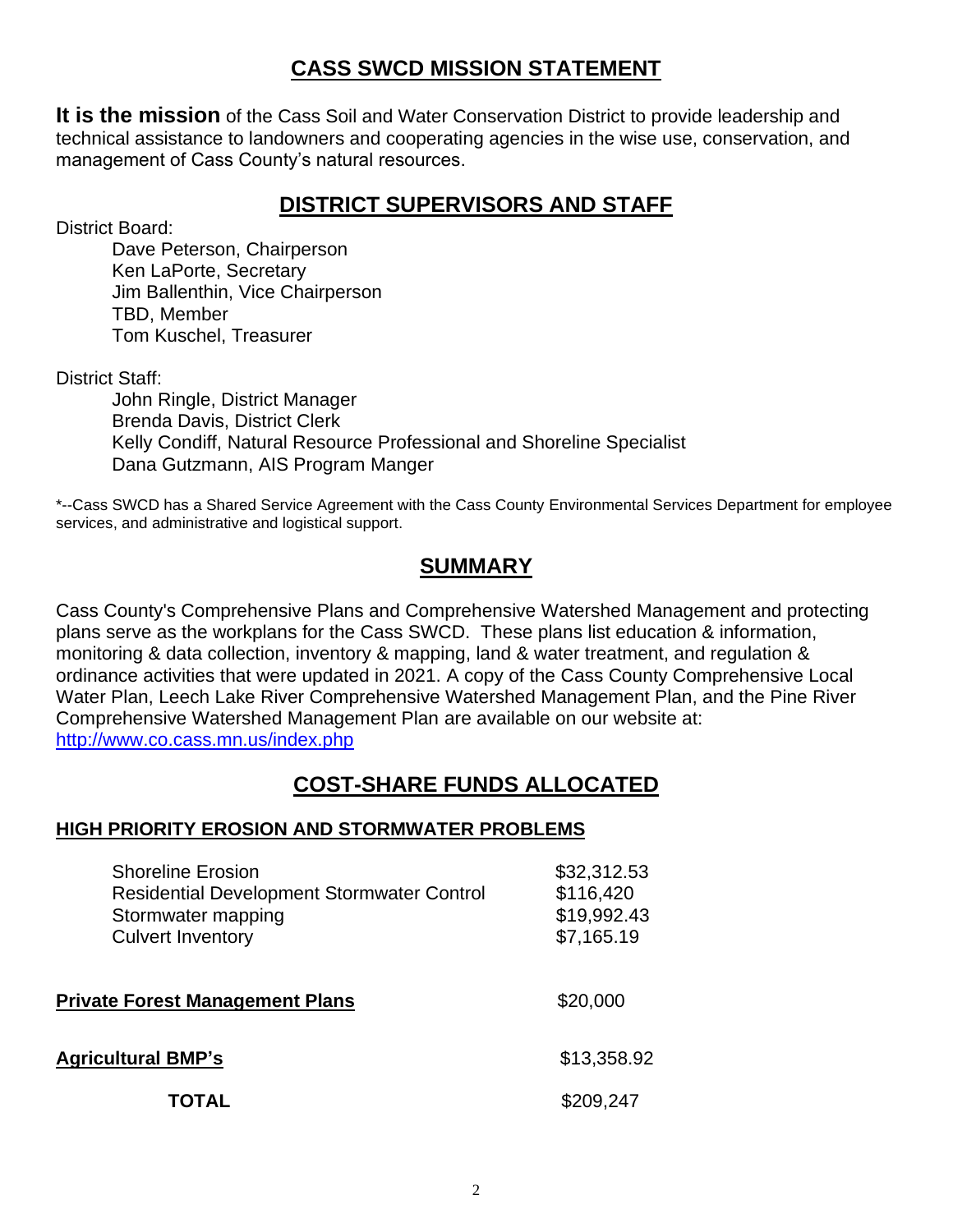### **HIGH PRIORITY AREA DESIGNATIONS**

### **Culvert Inventory**

Cass SWCD is working closely with townships and other LGU's to locate and inventory existing culverts. The purpose of this to re-establish connectivity, reduce erosion and improve channel stabilization. This priority was identified the Leech Lake Comprehensive Water Management Plan (LLCWMP), Pine River Comprehensive Management Plan (PRCWMP)and the Mississippi Headwaters Comprehensive Management Plan. It is the goal of the program to create and complete a county-wide database showing all culvert locations and identify all issues associated with them. A culvert Inventory was completed within the priority watersheds of the Leech Lake River and the Pine River Watershed in 2021.The Mississippi Headwaters is slated to start in the spring of 2022.

### **HIGH PRIORITY SEDIMENTATION and STORMWATER MANAGEMENT**

Areas identified in the Cass County Local Water Plan, Leech Lake River Comprehensive Watershed Management Plan, Pine River Comprehensive Management Watershed Plan, Mississippi River-Grand Rapids Watershed Restoration and Protection Strategy Plan, Crow Wing River Watershed Restoration and Protection Strategy Plan and Mississippi Headwaters Comprehensive Watershed Management Plan show that sediment delivery occurs from natural erosion or direct conveyance such as a storm sewer or impervious surface discharging to county waters. Highest priority will be given to lakes, wetlands, or water courses as identified in the plans identified above. Stormwater Management, including buffers, impervious surface reduction and rerouting of overland flows, is an area of specific concern.

### **Leech Lake River Comprehensive Watershed Management Plan**

The LLRCWMP allocated over 50% of the implementation budget. Culvert Inventory and Municipal Stormwater Assessments have been completed Private Forest Management, Easement Acquisition and stormwater will be the focus in 2022. Many projects will be an extension of current Cass SWCD cost share programs.

### **Pine River Comprehensive Watershed Management Plan**

The PRCWMP has allocated. about 40% of implementation funding. Culvert Inventory has been completed, Agricultural BMP's, Private Forest Management plans and easement acquisition will be the focus in 2022. Many projects will be an extension of current Cass SWCD cost share programs.

### **Mississippi Headwaters Comprehensive Watershed Management Plan**

The MHCWMP will begin implementation in April 2022, this plan brings together Clearwater, Beltrami, Cass, Hubbard and Itasca counties. This will bring additional cost share funding opportunities for property owners in the northern Cass County.

### **Private Forest Management Assistance**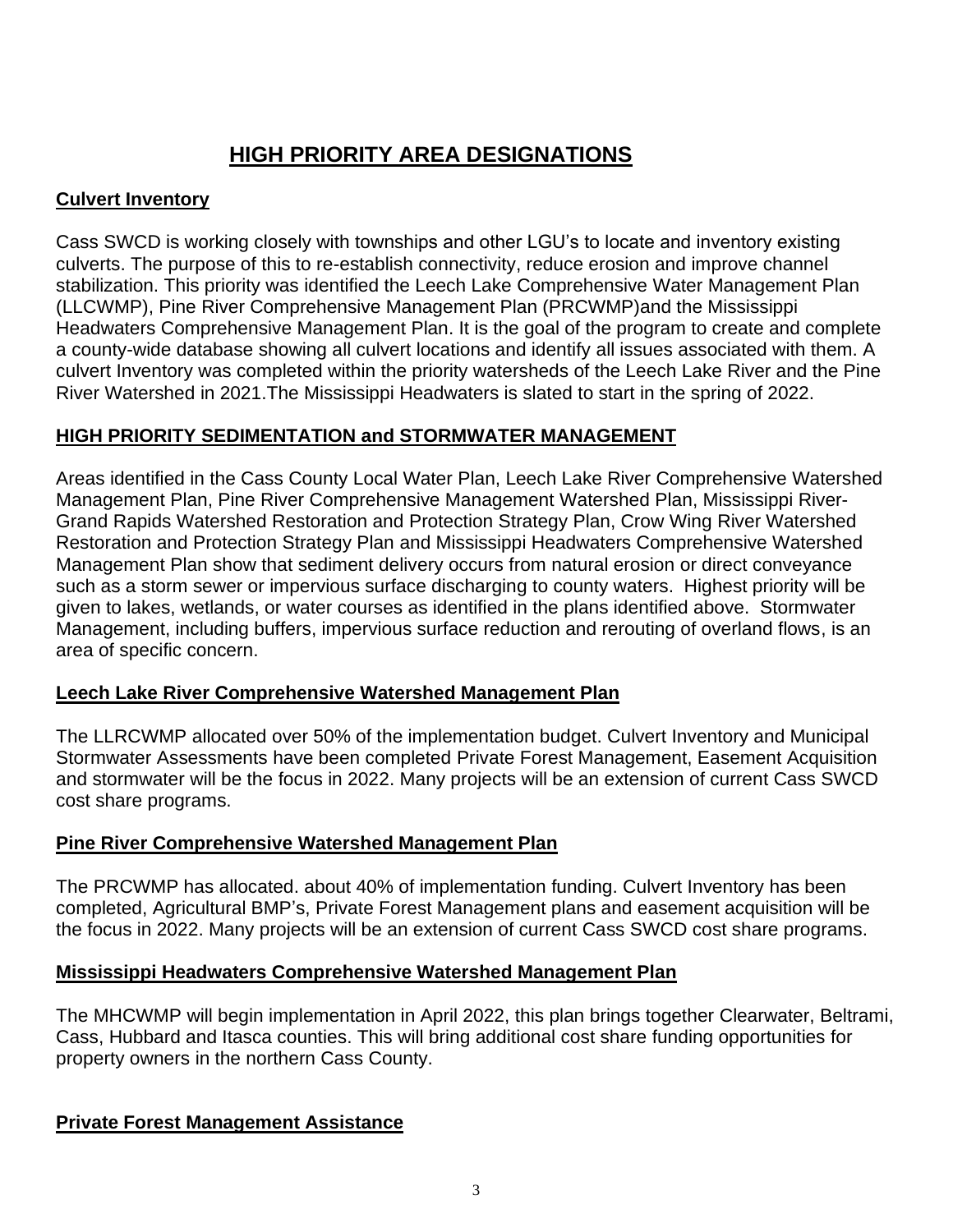Cost-share funding is available to assist forest owners of non-industrial private forests to develop a Forest Management Plan to increase habitat value for wildlife and water quality protection. We anticipate continued funding for Forest Management Plans for property owners throughout Cass County with the highest priority going to targeted watersheds identified in the Local Water Plan and Comprehensive Watershed Management Plans. Upon completion of a Forest Management Plan, the Cass SWCD has additional cost-share funding available to implement small woodlot timber stand improvement practices such as selective harvest, thinning, brush shearing, management of terrestrially invasive plant species, and selective planting to benefit wildlife and reduce erosion and sedimentation. Forest plans will also be reviewed to suggest further implementation opportunities to benefit wildlife and water quality.

Current policy on Private Forest Management (PFM) Plans cost-shared by the Cass SWCD is: 1) SWCD will pay the certified plan writer up to \$8.00 per acre for acreage eligible to be enrolled under 2c or SFIA, not to exceed \$1000 per plan and 2) Cass SWCD retains the right to increase payment and acreage amounts if parcels exceed 120 acres and are located in priority watersheds shown in the Local Water Plan, Leech Lake Comprehensive Watershed Management Plan, Pine River Comprehensive Watershed Management Plan or Mississippi Headwaters Comprehensive Watershed Management Plan.

#### **AIS Program Delivery**

Cass SWCD was designated by the Cass County Board of Commissioners to administer the State funded AIS prevention program dollars that are annually allocated to individual counties. The focus of the Cass SWCD AIS Program is to prevent the spread of AIS and educate the public about its spread. The district annually sets a budget for this program.

| <b>Cass Soil and Water Conservation District--F.Y. 2021 Budget</b> |              |              |               |  |  |
|--------------------------------------------------------------------|--------------|--------------|---------------|--|--|
| <b>Revenues</b>                                                    | FY 2021      | 2021 Actual  | <b>FY2022</b> |  |  |
|                                                                    |              |              |               |  |  |
| Intergovernmental                                                  |              |              |               |  |  |
| <b>County Cash Contribution</b>                                    | \$7,250.00   | \$7,250.00   | \$7,250.00    |  |  |
| Cash County In-Kind                                                | \$7,150.00   | \$7,150.00   | \$7,150.00    |  |  |
| <b>BWSR Cost Share 2020</b>                                        | \$8,347.00   | \$8,347.00   | \$2,012.04    |  |  |
| <b>BWSR Cost Share 2021</b>                                        | \$8,347.00   | \$8,347.00   | \$564.38      |  |  |
| <b>BWSR Cost Share 2022</b>                                        |              |              | \$8,347.00    |  |  |
| <b>BWSR General Services</b>                                       | \$18,275.00  | \$18,275.00  | \$18,275.00   |  |  |
| Buffer Law 2019                                                    | \$10,000.00  | \$10,000.00  | \$0.00        |  |  |
| Buffer Law 2020                                                    | \$10,000.00  | \$10,000     | \$10,000.00   |  |  |
| Buffer Law 2021                                                    | \$10,000.00  | \$8,600      | \$8,600       |  |  |
| Buffer Law 2022                                                    |              |              | \$8,500       |  |  |
| Local Capacity 2022                                                |              |              | \$137,500.00  |  |  |
| <b>Local Capacity 2021</b>                                         | \$132,586.00 | \$132,586.00 | \$72,586.00   |  |  |
| Local Capacity 2020                                                | \$72,586.00  | \$72,586.00  | \$37,321.57   |  |  |
| <b>LLRCWMP</b>                                                     | \$598,115.00 | \$598,115.00 | \$292,350.51  |  |  |
| Total Intergovernmental                                            | \$882,656.00 | \$872,706.00 | \$610,456.50  |  |  |
| <b>Well Monitoring</b>                                             | \$720.00     | \$720.00     | \$720.00      |  |  |
| Interest                                                           | \$620.00     | \$675.00     | \$675.00      |  |  |
| Miscellaneous Reimb                                                | \$10,000.00  | \$31,122.78  | \$10,000      |  |  |
|                                                                    |              |              |               |  |  |
| <b>Total Miscellaneous</b>                                         | \$11,340.00  | \$32,517.78  | \$11,395.00   |  |  |
| <b>TOTAL REVENUES</b>                                              | \$893,996.00 | \$905,223.78 | \$621,851.50  |  |  |
|                                                                    |              |              |               |  |  |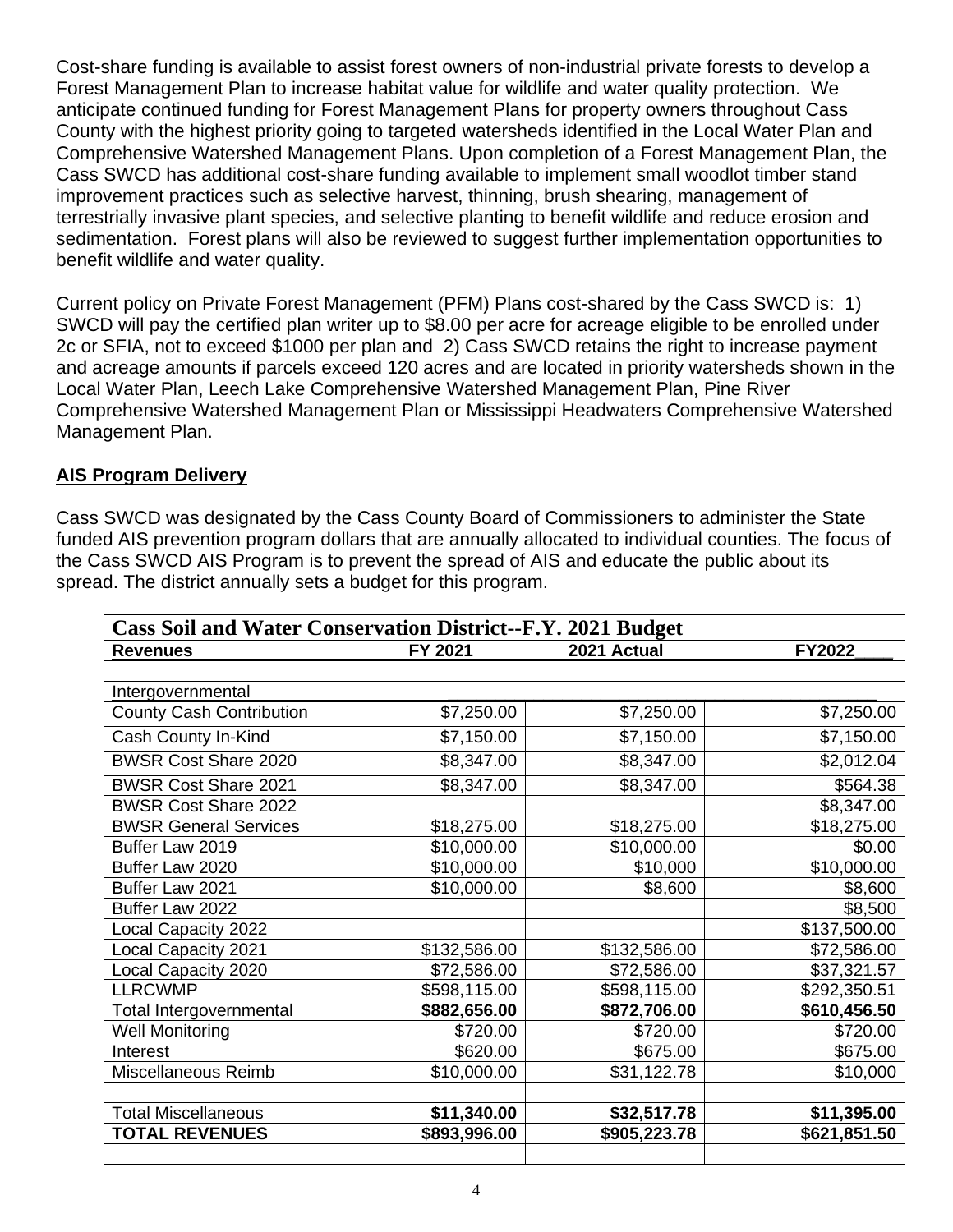| <b>Expenditures</b><br><b>District Operations/BWSR Service Grant</b> | FY 2021      | 2021 Actual               | FY 2022      |
|----------------------------------------------------------------------|--------------|---------------------------|--------------|
| Supervisor's Per Diem                                                | \$17,000.00  | \$17,452.09               | \$22,000.00  |
| <b>Professional Services</b>                                         | \$2,500.00   | \$2,575.00                | \$2,800.00   |
| <b>Supervisor Expenses</b>                                           | \$2,200.00   | \$2,200.00                | \$2,200.00   |
|                                                                      |              |                           |              |
| Education                                                            | \$1,700.00   | \$99.04                   | \$2,200.00   |
| <b>Employee Expenses</b>                                             | \$1,000.00   | \$510.59                  | \$1000.00    |
| Fees, Dues, Subscriptions                                            | \$6,600.00   | \$6,611.17                | \$6,600.00   |
| Insurance                                                            | \$2,400.00   | \$2,344.00                | \$2,400.00   |
| <b>Office Expenses</b>                                               | \$2,100.00   | \$1629.00                 | \$2,100.00   |
| Other                                                                | \$0.00       | \$0.00                    | \$0.00       |
| <b>Total Dist. Operations</b>                                        | \$35,500.00  | \$33,420.80               | \$41,300.00  |
|                                                                      |              |                           |              |
| <b>Project Expenditures</b>                                          |              |                           |              |
| <b>BWSR Cost Share 2020</b>                                          | \$8,347.00   | \$6,334.96.               | \$2,012.04   |
| <b>BWSR Cost Share 2021</b>                                          | \$8,347.00   | \$7,782.62                | \$564.38.    |
| <b>BWSR Cost Share 2022</b>                                          |              |                           | \$8,347.00   |
| Buffer Law 2019                                                      | \$10,000.00  | \$10,000.00               |              |
| Buffer Law 2020                                                      | \$10,000.00  | $\overline{$10,000.00}$   | \$10,000.00  |
| Buffer Law 2021                                                      | \$8,600.00   | \$8,600.000               | \$8,600.00   |
| Buffer Law 2022                                                      |              |                           | \$8,500.00   |
| Local Capacity 2019                                                  | \$18,530.37  | \$18,530.37               |              |
| Local Capacity 2020                                                  | \$72,586.00  | \$35,264.43               | \$37,321.57  |
| Local Capacity 2021                                                  | \$132,586.00 | \$60,000.00               | \$72,586.00  |
| Local Capacity 2022                                                  |              |                           | \$137,500.00 |
| <b>LLRCWMP</b>                                                       | 598,115.00   | \$305,764.49              | \$292,350.51 |
| <b>Total Project Expenditures</b>                                    | \$867,111.37 | \$462,267.87              | \$577,781.50 |
| <b>TOTAL EXPENDITURES</b>                                            | \$902,611.37 | \$495,697.67              | \$619,081.50 |
| <b>Excess of Revenues</b>                                            | $-$2,615.37$ | \$418,096.28              | \$2,770.00   |
|                                                                      |              | Over (under) Expenditures |              |
|                                                                      |              |                           |              |
|                                                                      |              |                           |              |
|                                                                      | \$           |                           |              |

#### 2021AIS Budget Breakdown: **Budget Item**

| <b>DUUNCE ILCIII</b>                    | 2021 Allocated | 2021 Spent   | 2022 Allocated |
|-----------------------------------------|----------------|--------------|----------------|
| <b>Inspections and Decontaminations</b> | \$371,000.00   | \$369,880.09 | \$379,000.00   |
| <b>Information and Education</b>        | \$20,000.00    | \$19,278.43  | \$19,000.00    |
| <b>Lake Association Partnerships</b>    | \$28,000.00    | \$13,932.14  | \$14,000.00    |
| <b>Resort Ambassador Project</b>        | \$4,000.00     | \$3,506.00   | \$4,000.00     |